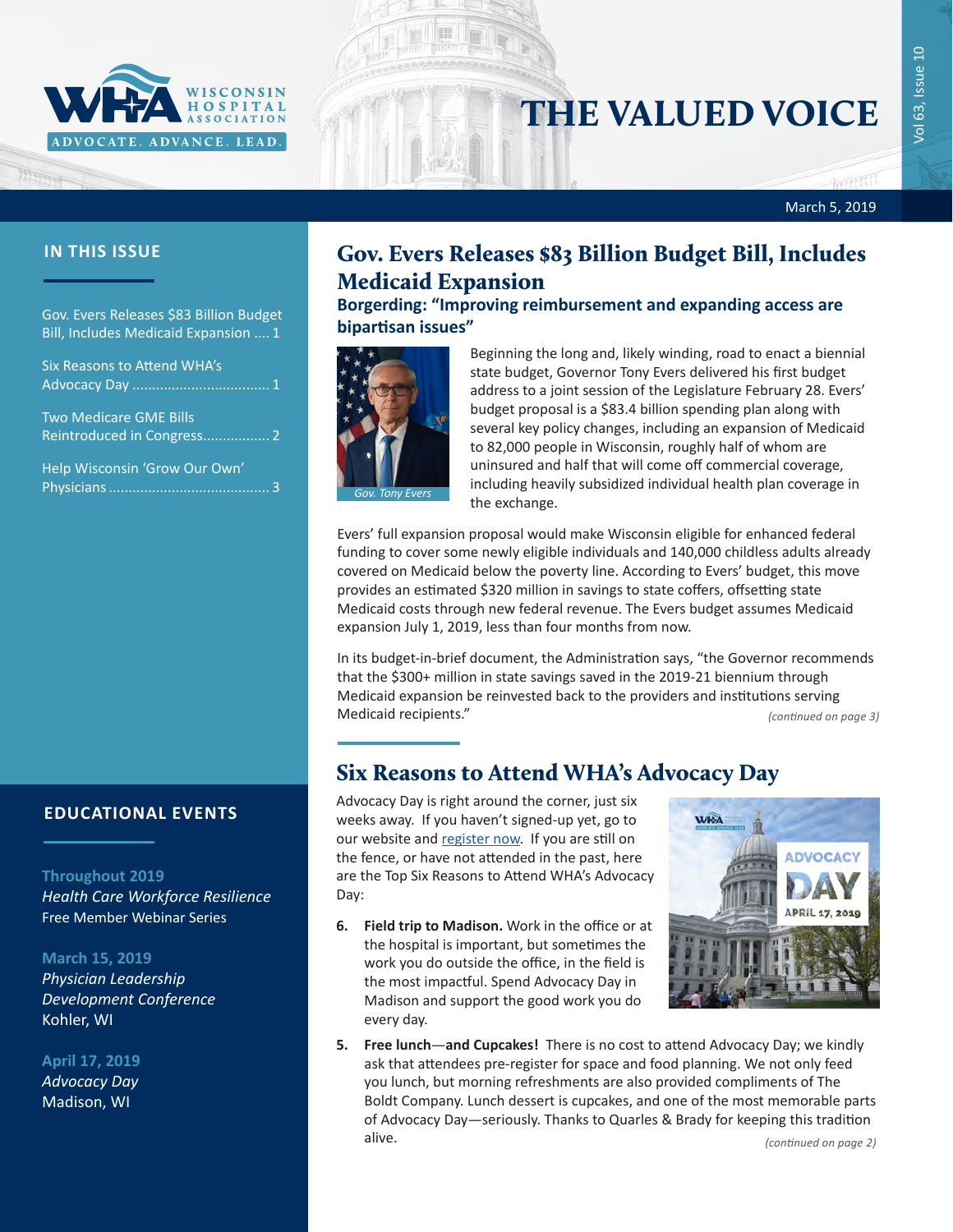- <span id="page-1-0"></span>**4. Network with others from around the state who work or volunteer in health care.** We are joined by more 1,000 health care advocates representing all areas of health care delivery:
	- Hospital executives
	- Physician leaders
	- Nurse leaders
	- Health care financial managers
	- Community benefit professionals
	- IT professionals, HR professionals
	- PR and marketing professionals
	- Volunteers
	- Trustees--the list goes on
- **3. Listen to dynamic speakers.** We are honored to have a number of great speakers join us for Advocacy Day, including former Governor Tommy G. Thompson, current Governor Tony Evers, and a state legislative panel (to be announced soon!). The decisions made at the Capitol regarding health care have significant impact on our communities, and as someone who works in health care, it's important to be informed about the issues currently facing our elected officials.
- **2. Learn about important health care policy impacting your hospital, then visit the State Capitol and meet with your Legislator**. Wisconsin's Capitol is one of the country's most beautiful and this is your opportunity to take a walk through its halls as you visit your home legislator. Don't worry, WHA staff takes care of the scheduling and directions. Hall Render takes care of the transportation—door to door bus transportation is provided.
- **1. Join the team, HEAT, and support high-quality, accessible, and affordable health care in Wisconsin.** You can be a part of an important movement and an effective team. The Hospitals Education Advocacy Team (HEAT) is WHA's statewide network connecting health care and government. Advocacy Day is HEAT's showcase. Whether you are officially a member or not, participating in this powerful event makes you part of the team! Start getting the updates now—[sign-up for HEAT today](https://www.wha.org/EngageInAdvocacy/EngageinAdvocacy)!

## Two Medicare GME Bills Reintroduced in Congress

## **Gallagher/Kind Bill would fix "rotator" issue; Sen. Menendez bill would add 15,000 GME slots**

Two bills aimed at making it easier for hospitals to establish training opportunities for medical residents were recently reintroduced in Congress.



Last week, Reps. Mike Gallagher (R-WI) and Ron Kind (D-WI) reintroduced [legislation](https://gallagher.house.gov/sites/gallagher.house.gov/files/GME%20Bill.pdf) to fix an issue that has led to artificially low Graduate Medical Education (GME) caps for a handful of hospitals across the country, including two in Wisconsin. Their bill would fix an issue created by Medicare's 1997 GME cap that froze the number of Medicare-funded training slots for hospitals. The impacted hospitals hosted medical resident "rotators" for very brief periods of time and had their GME cap set at less than 1.0 FTE. The legislation would allow them to establish a new FTE cap and "per resident amount" in order to expand training opportunities and is once again cosponsored by the entire Wisconsin Congressional delegation and supported by WHA. *Rep. Ron Kind Rep. Mike Gallagher*



"WHA continues to champion efforts to fill Wisconsin's workforce shortage, with targeted policies at the state level that address the failure of Washington to act on this issue at the federal level," said Eric Borgerding, WHA President and CEO. " We know that 86% of Wisconsin students who attend a medical school and residency in Wisconsin will stay and practice in Wisconsin, making local residency programs a key tool in attracting talent to Wisconsin hospitals. I want to thank Representatives Kind and Gallagher for leading this effort and look forward to the new Congress taking up this technical fix, as well as more expansive efforts to modernize the federal GME program."



In addition to this bill, Sen. Robert Menendez (D-NJ) has reintroduced [legislation](https://www.menendez.senate.gov/news-and-events/press/menendez-boozman-schumer-introduce-bipartisan-legislation-to-combat-doctor-shortage-as-crisis-worsens) that would increase the number of Medicare-funded GME slots by 15,000 over five years. The legislation would prioritize slots for new medical schools or those that have opened additional locations and branch campuses after January 1, 2000.

Subsequent priority would be given to hospitals training over their cap, hospitals affiliated with the VA, hospitals that train in community-based settings or hospital outpatient departments, and hospitals that operate a rural training track. Additionally, half of all new slots received would have to be used for Sen. Bob Menendez **by Shortage specialty residencies.** The state of the state of the state of the state of the state of the state of the state of the state of the state of the state of the state of the state of the state o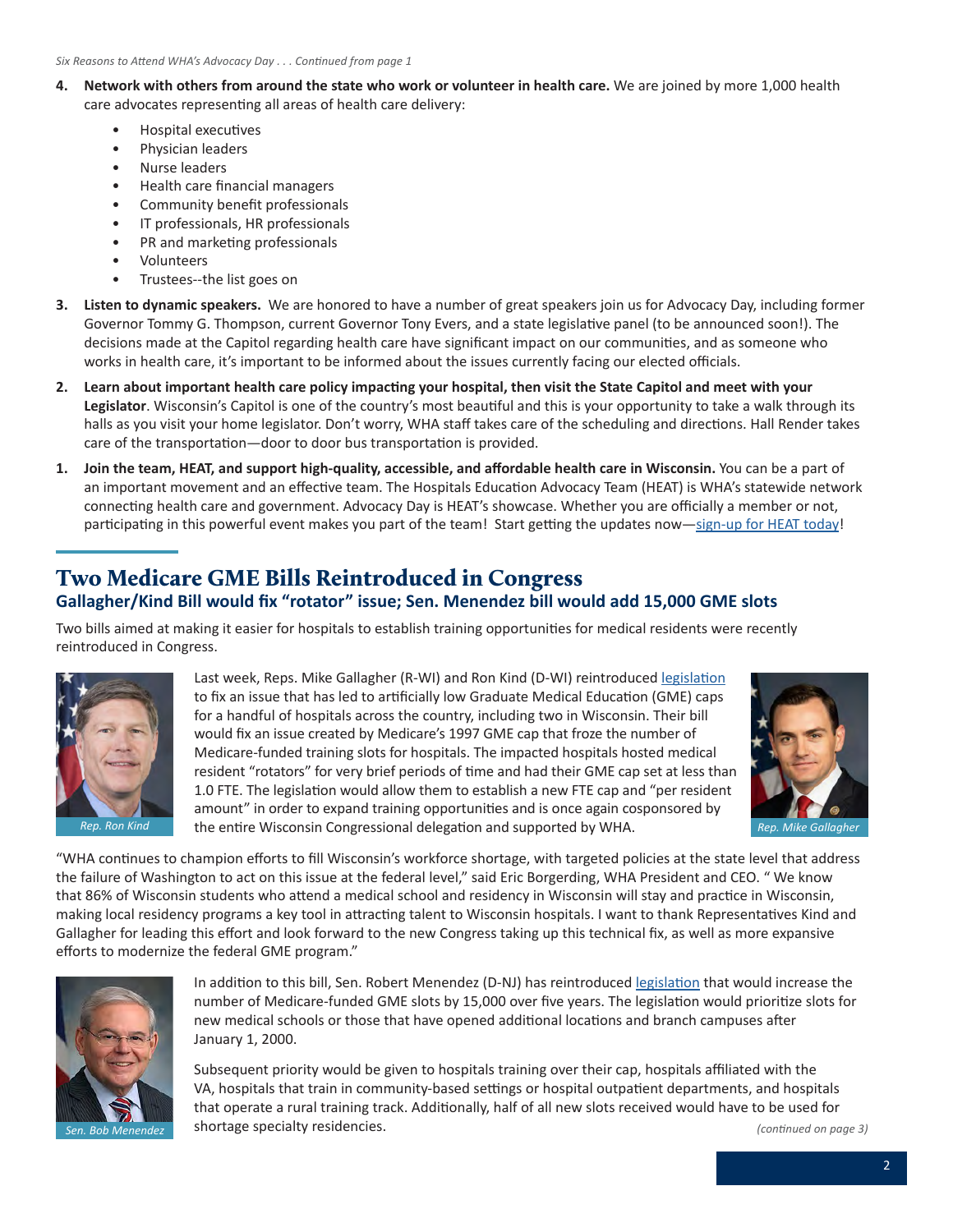<span id="page-2-0"></span>Wisconsin is one of several states that have added new medical residency campuses in the last 5-10 years, which should put our state in good position to receive new slots according to WHA's preliminary analysis of the bill. However, the multiple priority factors contained in the bill make it difficult to project an accurate number of slots that might be awarded to each state.

Contact WHA Director of Federal Relations [Jon Hoelter](mailto:jhoelter@wha.org) or Vice President of Workforce & Clinical Practice [Ann Zenk](mailto:azenk@wha.org) for more information on either proposal.

## Help Wisconsin 'Grow Our Own' Physicians

WHA, in partnership with the Wisconsin Department of Health Services (DHS), is seeking rural hospitals and other health organizations to develop new graduate medical education (GME) programs. This new round of funding will support several three-year grants up to \$750,000 for planning and implementing new GME programs in family medicine, general internal medicine, general surgery, pediatrics, and psychiatry.

WHA's research-based 'grow our own' formula—a student of a WI high school or with other connections to the state graduates from a Wisconsin medical school and completes a Wisconsin residency—significantly increases the odds of the new physician remaining in Wisconsin to practice.

Grants cover the majority of development costs, including, but not limited to :

- Program staff, e.g., program director, education coordinator, etc.
- Curriculum development
- Recruitment of rural clinical sites and rural faculty
- Rural faculty engagement and development, including honoraria
- Accreditation fees and site visits
- Medical Resident recruitment and marketing

DHS will host a Question & Answer conference call Thursday, March 14, 2019,"stat for potential applicants. See the application [request](http://www.publicnotices.wi.gov/GetAttachment.asp?aid=2086&lnid=1534133) for details.

Applications for funding are due Thursday, April 18, 2019. Contact [Linda McCart](mailto:Linda.McCart@dhs.wisconsin.gov), DHS Policy Chief, with questions.

#### *Gov. Evers Releases \$83 Billion Budget Bill, Includes Medicaid Expansion . . . Continued from page 1*

Over the last four months, the Wisconsin Hospital Association has been calling on lawmakers to use any savings realized from Medicaid expansion to reinvest in health care access and offset additional Medicaid losses for hospitals resulting from an expansion of Medicaid coverage.

The Governor's budget bill, according to the Evers Administration, includes \$365 million in hospital reimbursement increases by doubling the Medicaid Disproportionate Share Hospital program, making childless adults eligible for Medicaid access payments, doubling the recently-enacted Rural Critical Care supplement and creating other supplemental payment programs. The Governor's budget also includes various other proposals designed to improve access to care for Medicaid populations, including \$69 million in behavioral health provider reimbursement increases and a designated funding pool for services provided to patients with physical or intellectual disabilities in need of dental care.

In a statement, WHA President/CEO Eric Borgerding said the Association is "pleased Governor Evers has included reimbursement increases for hospitals in his state budget bill, and is targeting areas of greatest need, such as urban and rural safety net hospitals and improving access to behavioral health services, dental care for special needs patients and primary care."

"Improving Medicaid reimbursement and expanding access to care are bipartisan issues that WHA has worked successfully with both parties to address, and we look forward to doing so again in the coming months," continued Borgerding.

WHA also noted the Governor's budget includes full funding for the Wisconsin Healthcare Stability Plan, a WHA-backed, bipartisan reinsurance program enacted last year aimed at stabilizing what had been sky-rocketing health insurance premiums on Wisconsin's *(continued on page 4)*